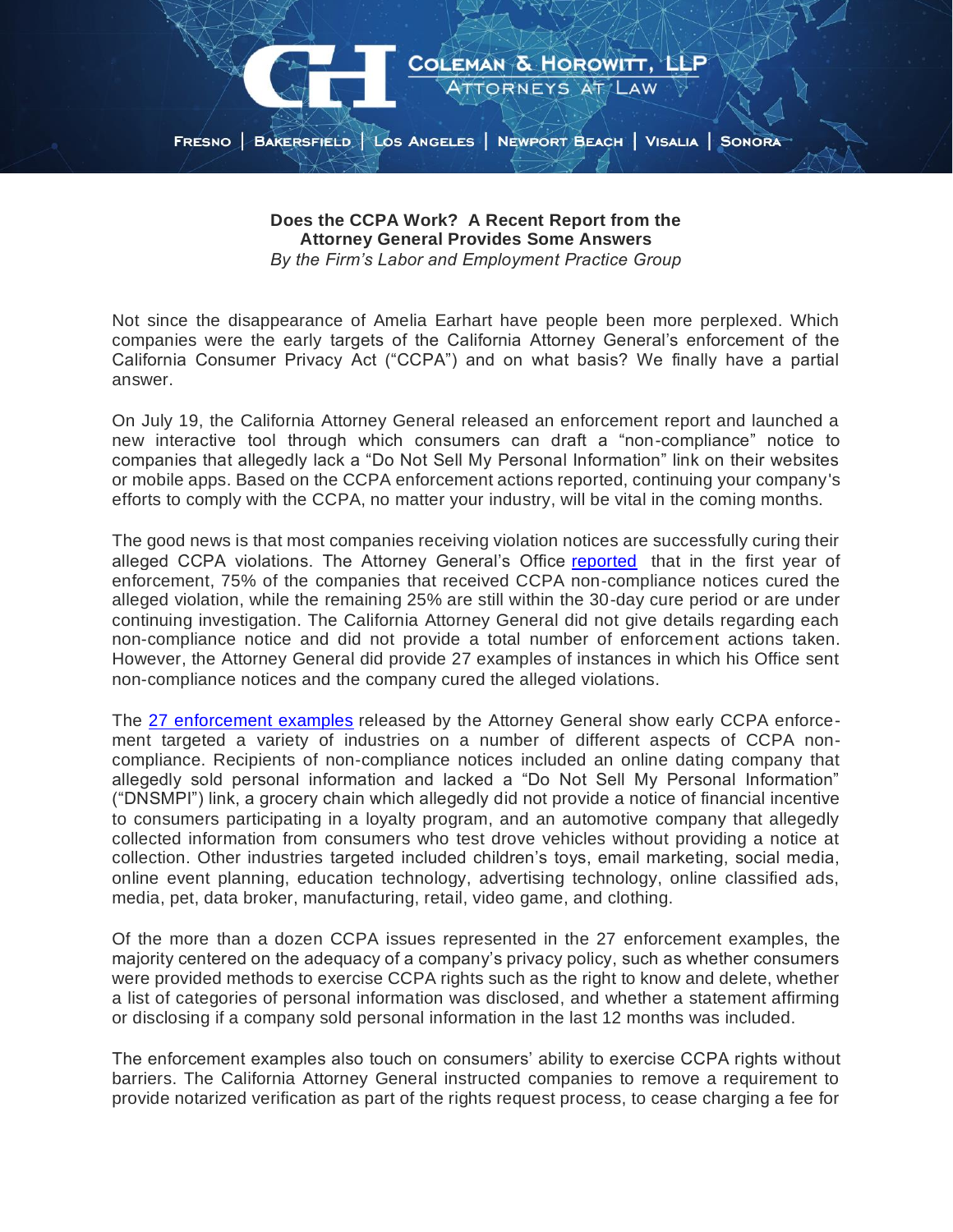processing CCPA requests to know, to remove verification requirements in connection with requests not to sell personal information, and to revise policies to ensure the average consumer understands the text.

The report also highlights the use of cookies, pixels, and other trackers on websites and mobile apps and clarifies the requirement in connection with many cookies and trackers for website or mobile app operators to: enter data processing agreements with cookie/tracker providers, provide DNSMPI rights in connection with cookies/trackers, or remove cookies and other trackers from their websites and mobile apps.

To further ease consumer burdens in making CCPA requests and reports, the California Attorney General created the [Consumer Privacy Interactive Tool,](https://oag.ca.gov/consumer-privacy-tool) a tool that helps consumers draft a non-compliance notice to send to companies. This tool asks consumers guided questions based on the CCPA and then generates a notice for consumers to send to an allegedly non-compliant company. The California Attorney General will have access to the violations reported through the tool and may take action based on them.

So far, the tool is limited to complaining about failure to post a DNSMPI link, but may include other CCPA violations in the future. With the launch of this tool, companies which are not required to have a DNSMPI link will likely receive an increase in unwarranted consumer complaints regarding the CCPA.

The Attorney General's enforcement update solves some of the mysteries of CCPA enforcement, but questions remain. The outcome for the 25% of companies that are still within the 30-day cure period or are involved in an ongoing investigation is unclear, as the California Attorney General's Office may sue some of these companies. Another consideration is that the California Attorney General will eventually share CCPA enforcement responsibility with the [newly established California Privacy Protection Agency](https://www.gov.ca.gov/2021/03/17/california-officials-announce-california-privacy-protection-agency-board-appointments/) ("CPPA"). The CPPA will administratively enforce the California Privacy Rights Act and the CCPA, while the California Attorney General will retain civil enforcement authority over these statutes. Thus, while the California Attorney General's first-year update is helpful, the update may not be instructive once the CPPA assumes administrative enforcement power in July 2023.

In addition, the report reminded all consumers that under the CCPA, they had the following rights: Under the CCPA, California consumers have the following rights:

- **Right to Know** Consumers may request that a business tell them what specific personal information they have collected, shared, or sold about them, and why it was collected, shared, or sold.
- **Right to Delete** Consumers may request that a business delete personal information that the business collected from the consumer, subject to some exceptions.
- **Right to Opt-Out** If a business sells their personal information, consumers may request that it stop doing so.
- **Rights for Minors** A business cannot sell the personal information of minors under the age of 16 without their permission and, for children under 13, without parental consent.